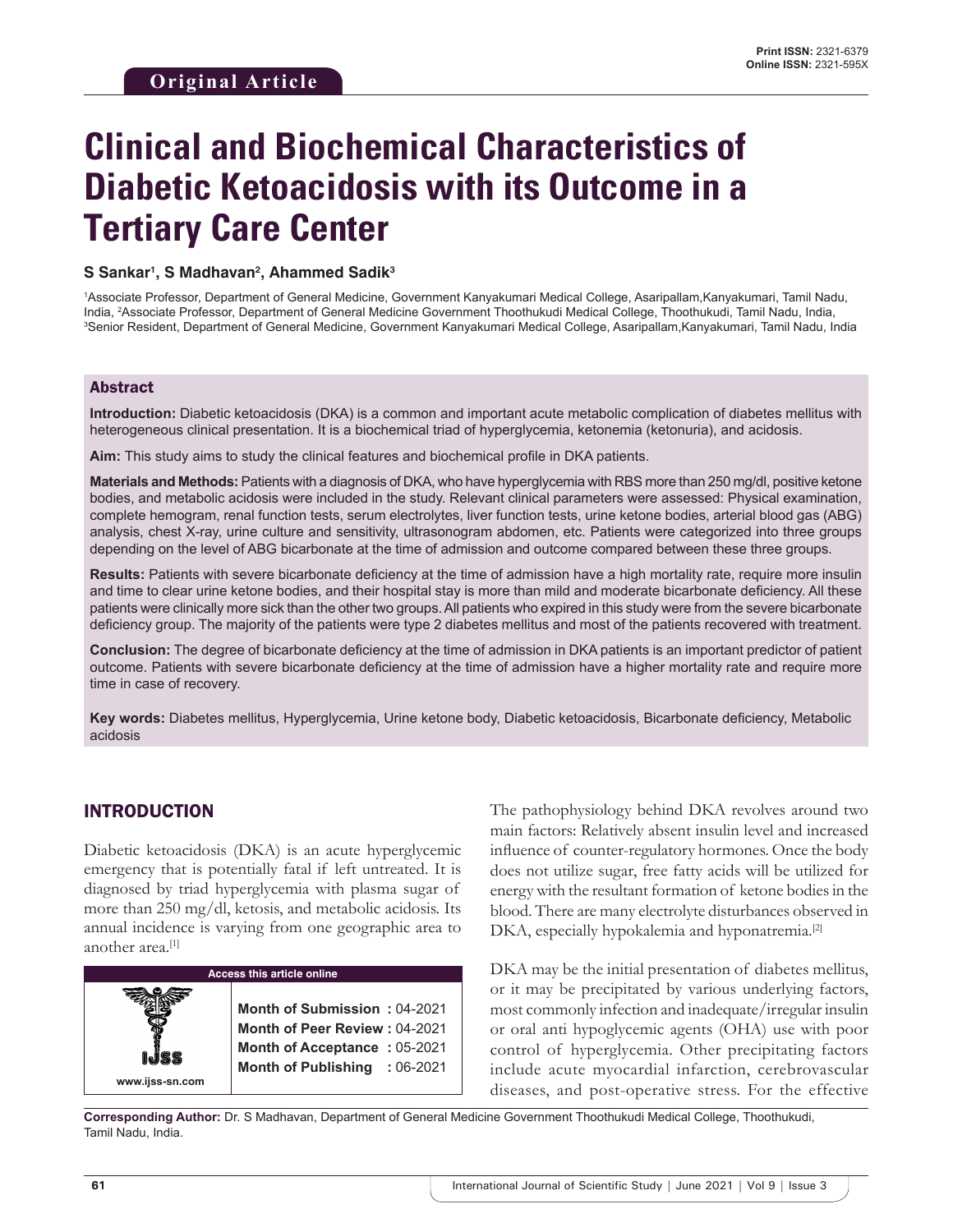treatment of DKA, the identification of precipitating factors is important.[3]

It is very important to treat all the patients with DKA aggressively as time goes on, the patient will deteriorate due to multiple metabolic disturbances in the body. DKAs mainstay is dehydration, insulin replacement, electrolyte correction, and treatment for precipitating factors. The aim is to correct the fluid deficit in the first  $24$  h.<sup>[4]</sup>

The outcome of DKA improved in recent years due to a better understanding of the disease, early diagnosis, better investigations facilities for the identification of precipitating factors, an improved facility for treatment and monitoring of the patient, more potent antibiotics, etc.[4]

## **Aim**

This study aims to study the clinical features and biochemical profile in DKA patients.

## MATERIALS AND METHODS

The study was a prospective observational study conducted on 75 inpatients diagnosed with DKA at the Department of General medicine, Kanyakumari Government Medical College, from March 2019 to August 2019. Inclusion criteria: Age >13 years, patients who were known people with diabetes either admitted in general medicine department with DKA, patients with accidental detection of DKA but they are primarily admitted to the general medicine department for other diseases. Exclusion criteria: Patient's refusal to participate in the study, CKD Stage IV and V.

The subjects were enrolled in the study after obtaining informed written consent from them. In addition, ethical committee approval was obtained for the study.

Relevant clinical parameters were assessed: Physical examination, complete hemogram, renal function tests, serum electrolytes, liver function tests, urine ketone bodies, arterial blood gas (ABG) analysis, chest X-ray, urine culture and sensitivity, ultrasonogram abdomen, etc. In addition, patients were categorized into three groups depending on the level of ABG bicarbonate at the time of admission and outcome compared between these three groups.

# RESULTS

In this study, out of 75 DKA cases, 67 were from type 2 diabetes mellitus (89.3%) and 8 were from type 1 diabetes mellitus (10.7%). Out of 75 patients, 48 patients are male (64%) and 27 patients are female (36%). The maximum number of cases were observed in the age group of 41– 50 years. The minimum duration of diabetes in DKA patients was 6 months and the maximum duration is 21 years. Twentynine patients (38.6) were diabetic for 2–5 years and 13 patients were diabetic for <1 year duration. It is observed that the maximum number of patients was on OHAs alone, which comprised 32 patients (42.6%) [Table 1]. Most of the patients had a precipitating factor, either an infection or inadequate treatment. Twenty-one patients (28%) gave a history of inadequate treatment. The most common infections which precipitated DKA were urinary tract infections (20%) and pneumonia (18.66%) [Table 2]. The most common symptoms observed in DKA patients in this study were abdominal pain and vomiting [Table 3]. The maximum number of patients were drowsy at the time of admission [Table 4]. The maximum number of patients in this study had a random blood sugar value at admission between 351 and 400.

Here, we divided the patients into three groups depending on the level of bicarbonate deficiency. The maximum number of patients included under mild bicarbonate deficiency constitutes 40% of total patients. On the other hand, 23% of patients had severe bicarbonate deficiency and 37% had moderate bicarbonate deficiency [Table 5].

When comparing the doses of insulin required to clear ketone bodies from urine, it is shown that more amount of insulin is needed in a group of patients with severe bicarbonate deficiency  $(P < 0.0001)$ .

The maximum number of patients took 49–72 h of insulin infusion to clear urine ketone bodies. It is 24 patients out of 70 patients (34.3%) who recovered from DKA. The least number of patients, 5 patients  $(7.1\%)$ , took <12 h to clear DKA.

This study observed that the maximum number of patients staying in the hospital for complete treatment is 6–9 days. This group involves 30 patients (42.9% of recovered).

On analyzing, all patients who needed more than 150 units of insulin to clear UKB were from severe bicarbonate deficiency group  $(P < 0.0001)$ .

It is observed that the total duration of insulin infusion has a significant relationship with the severity of bicarbonate deficiency. For example, nine out of 12 patients with severe bicarbonate deficiency took more than 72 h of an insulin infusion for UKB clearance, which constitutes 75% of severe bicarbonate deficiency patients and 100% of patients who needed more than 72 h insulin infusion.  $(P < 0.0001)$ 

It is observed that the total duration of hospital stay has a significant relationship with the severity of bicarbonate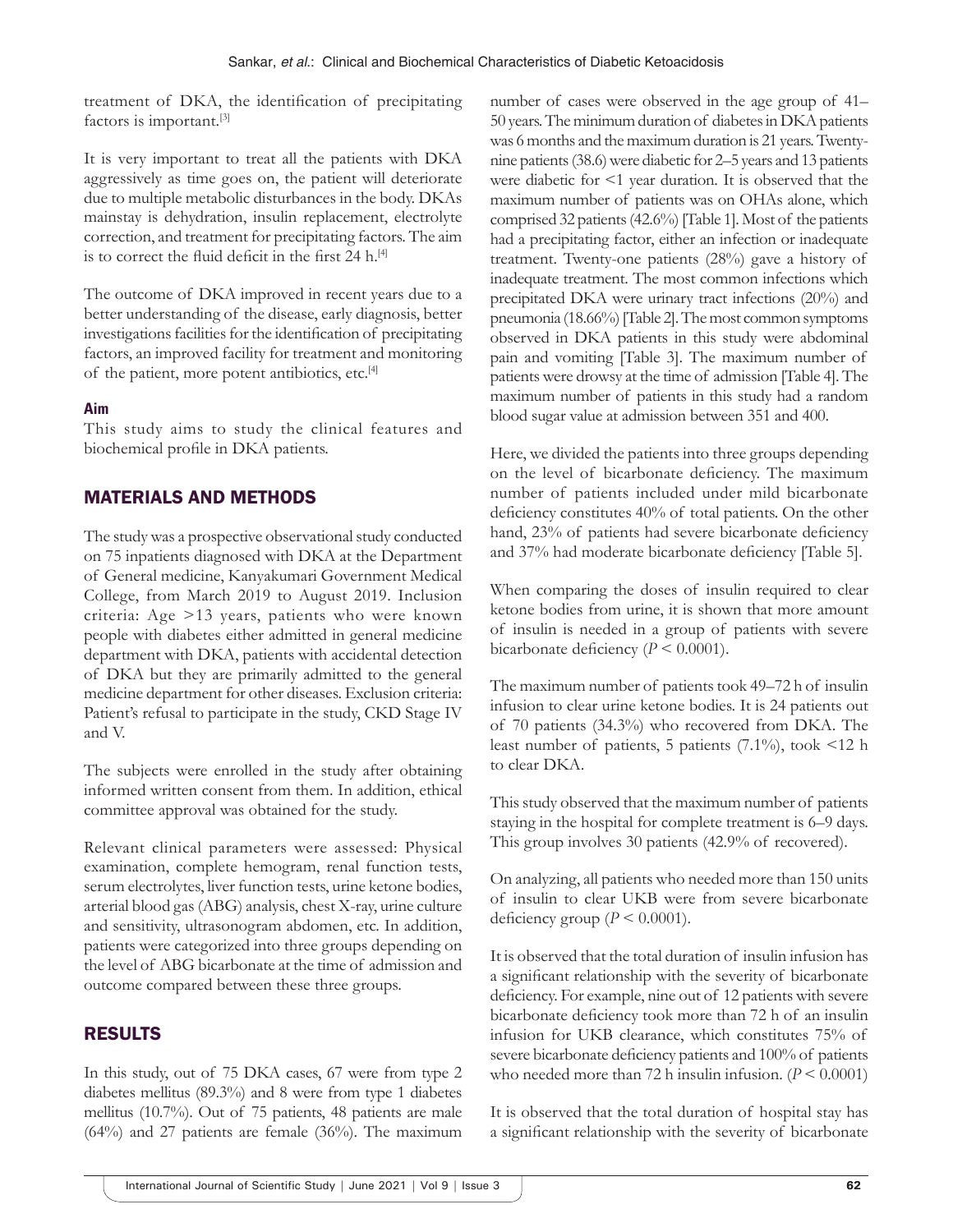deficiency. It is clear from the study that patients admitted for a total mean duration of 8.77, 11.04, and 14.92 days in the mild, moderate, and severe bicarbonate deficiency group ( $P < 0.0001$ ) [Table 6].

Most of the patients in this study survived DKA. Out of 75 patients, 70 patients (93.3) recovered, and 5 patients (6.7%) expired in this study group [Table 7].

| <b>Table 1: Patient characteristics</b> |                  |            |
|-----------------------------------------|------------------|------------|
| <b>Patient characteristics</b>          | <b>Frequency</b> | Percentage |
| <b>DM</b>                               |                  |            |
| T <sub>1</sub> DM                       | 8                | 10.7       |
| T <sub>2</sub> DM                       | 67               | 89.3       |
| Gender                                  |                  |            |
| M                                       | 48               | 64.0       |
| F                                       | 27               | 36.0       |
| Age group                               |                  |            |
| $30$                                    | 6                | 8.0        |
| $31 - 40$                               | 13               | 17.3       |
| $41 - 50$                               | 24               | 32.0       |
| $51 - 60$                               | 21               | 28.0       |
| >61                                     | 11               | 14.7       |
| Duration of diabetes                    |                  |            |
| $<$ 1                                   | 13               | 17.3       |
| $2 - 5$                                 | 29               | 38.7       |
| $6 - 10$                                | 19               | 25.3       |
| >11                                     | 14               | 18.7       |
| Treatment                               |                  |            |
| <b>OHA</b>                              | 32               | 42.7       |
|                                         | 22               | 29.3       |
| <b>HOHA</b>                             | 15               | 20.0       |
| <b>NIL</b>                              | 6                | 8.0        |

#### **Table 2: Precipitating factors**

| <b>Precipitating factor</b> | <b>Frequency</b> | Percentage |
|-----------------------------|------------------|------------|
| Age                         |                  | 1.3        |
| <b>Pancreatitis</b>         | 2                | 2.7        |
| CNS infection               | 3                | 4.0        |
| <b>CVA</b>                  | 8                | 10.7       |
| Diabetic foot               | 4                | 5.3        |
| Gluteal abscess             |                  | 1.3        |
| Inadequate Rx               | 21               | 28.0       |
| Lung abscess                |                  | 1.3        |
| New DM                      | 3                | 4.0        |
| Perianal abscess            | 2                | 2.7        |
| Pneumonia                   | 14               | 18.7       |
| UTI                         | 15               | 20.0       |

UTI: Urinary tract infection, CVA: Cerebrovascular accident, CNS: Central nervous system

#### **Table 3: Clinical features**

| <b>Clinical features</b> | <b>Frequency</b> | Percentage |
|--------------------------|------------------|------------|
| Fever                    | 34               | 45.3       |
| Abdominal pain           | 47               | 62.7       |
| Polyuria                 | 35               | 46.7       |
| Vomiting                 | 49               | 65.3       |
| Lethargy                 | 42               | 56.0       |
| <b>Breathlessness</b>    | 38               | 50.7       |

In this study, the patients who expired were from the severe bicarbonate deficiency group. When we go through the different features of these patients, at the time of admission of patients who survived and died, it is shown that "p value" of bicarbonate deficiency and high PCO2 is statistically significant  $(P < 0.0001)$ .

## **DISCUSSION**

DKA is one of the important complications of diabetes mellitus. Because of modern lifestyle and eating habits, diabetes mellitus prevalence increased rapidly in recent years and hence cases of DKA are also increasing. Timely diagnosis and adequate treatment with special emphasis on precipitating factors are the mainstays in the management of DKA. Failure of adequate early treatment may cause the death of the patient. Better understandings of disease pathophysiology and good health-care system including facility for insulin infusion, sensitive antibiotics, and availability of investigations including ABG improved the patient's outcome.[4]

Faich *et al*. and Kreisberg *et al*. studies reported that the mean age of patients admitted for DKA was between 40 and 50 years.[5,6] Beigelman *et al*. study reported 47 years as the mean age of presentation for DKA.[7]

In this study, vomiting and abdominal pain were the most common and polyuria was the least common presentation

| <b>Mental status</b> | <b>Frequency</b> | Percentage |
|----------------------|------------------|------------|
| Conscious            | 26               | 34.7       |
| Drowsy               | 39               | 52.0       |
| Stupor               | 10               | 13.3       |

| <b>HCO3</b> deficiency | <b>Frequency</b> | Percentage |
|------------------------|------------------|------------|
| Mild                   | 30               | 40.0       |
| Moderate               | 28               | 37.3       |
| Severe                 | 17               | 22.7       |

#### **Table 6: Duration of hospital stay**

| <b>Duration of hospital stay</b> | <b>Frequency</b> | Percentage      |
|----------------------------------|------------------|-----------------|
| $6 - 9$ days                     | 30               | 42.9            |
| $10-12$ days                     | 28               | 40.0            |
| More than 13 days                | 12               | 17 <sub>1</sub> |

#### **Table 7: Outcome of patients**

| <b>Outcome</b> | <b>Frequency</b> | <b>Percent</b> |
|----------------|------------------|----------------|
| Expired        | 5                | 6.7            |
| Survived       | 70               | 93.3           |